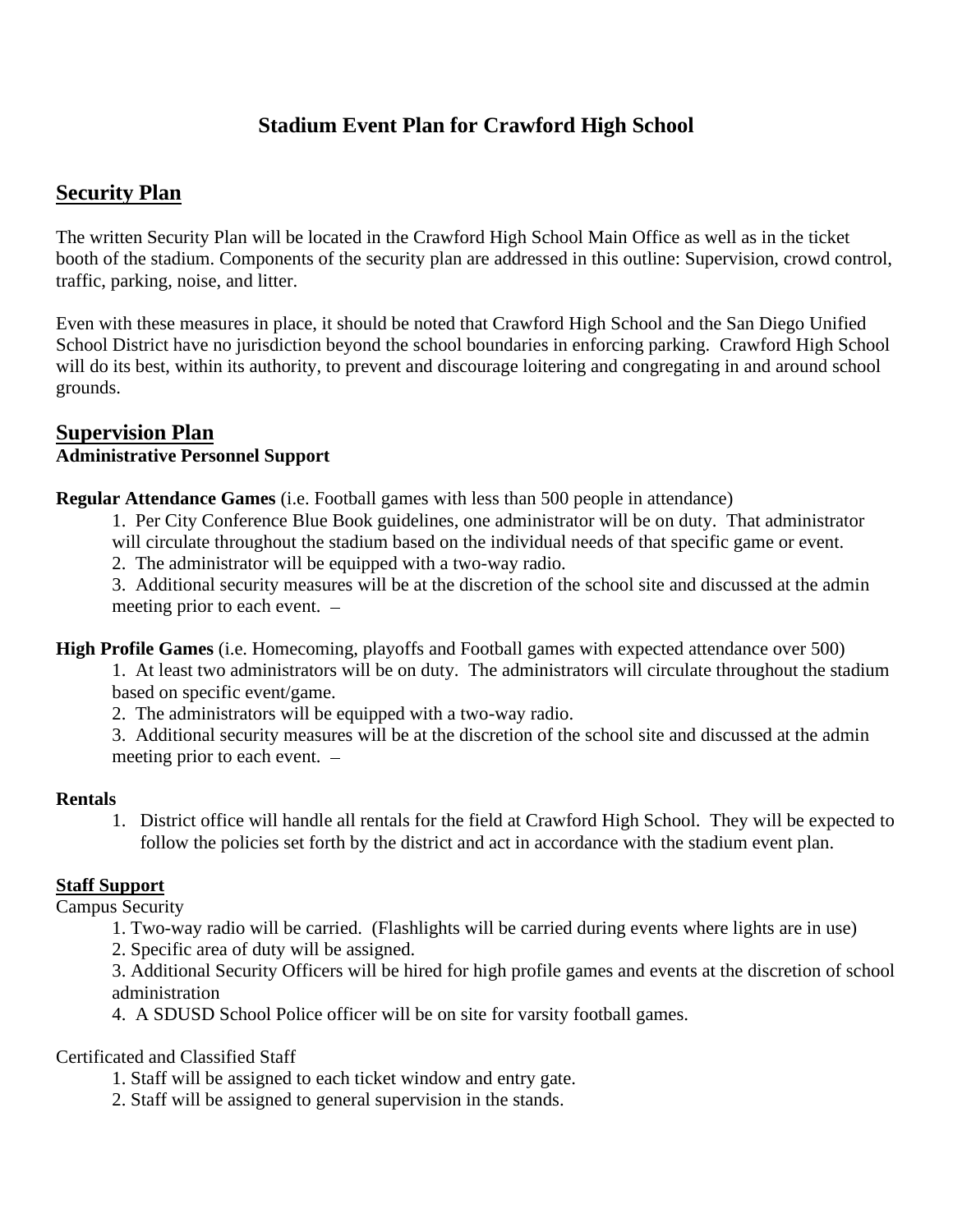3. A two-way radio will be available at the ticket gate and turned on while the ticket booth is open and selling tickets for the event.

4. A two-way radio will be placed in the press box and turned on while staff are occupying the press box during the event.

Medical Personnel

1. Athletic Trainer/ Medical Personnel will be readily available on site.

2. Per SDUSD policy, all school staff and coaches are CPR and First Aid certified, if necessary, CPR and first aid will be initiated by staff or admin.

3. Administration will summon Athletic Trainer/ Medical Personnel as Needed.

# **Event Maintenance Plan**

## **Pre-Game/Pre-Event**

1. The school will post "no littering" signs at exits.

2. Custodial will secure and place ample trash receptacles around the field and near all entrances and exits.

3. Custodial and Athletic Director will coordinate regarding specific event needs.

4. Custodial/Security will secure surrounding gates for campus security and crowd control for entry into stadium.

## **During Game/During Event**

Custodial will empty trash and perform other custodial duties as needed:

- Restrooms
- Concessions
- Stands
- Campus Perimeter

# **Post-Game/Post-Event Clean- Up**

1. Attendees will be directed to exit towards either the Home/Visitor Exit by security and staff, fans will be encouraged by security and staff to exit towards Colts Way, Orange and Trojan Avenue.

2. Field will be cleaned by the custodial Staff.

3. Non-essential lights will be turned out once the stadium has been cleared off all fans, lights used for the custodial staff will be turned off by 10 PM.

4. Back gate on Spartan Drive will be unlocked to let staff exit. Gate will be relocked when staff have left.

# **Night Athletic Event**

- 1. During athletic events, spectators will be encouraged to park in the lot near the home entrance.
- 2. In order to encourage fans to enter the home entrance the gates will be propped open for the duration of the game. At the conclusion of the game, the gates will be closed, allowing fans to exit, but not reenter. Custodial staff will lock all gates during their end of night closing rounds.
- 3. School Personnel will lock and turnoff lights in**:**
	- Concession Stand
	- Restrooms
	- Gates to Stadium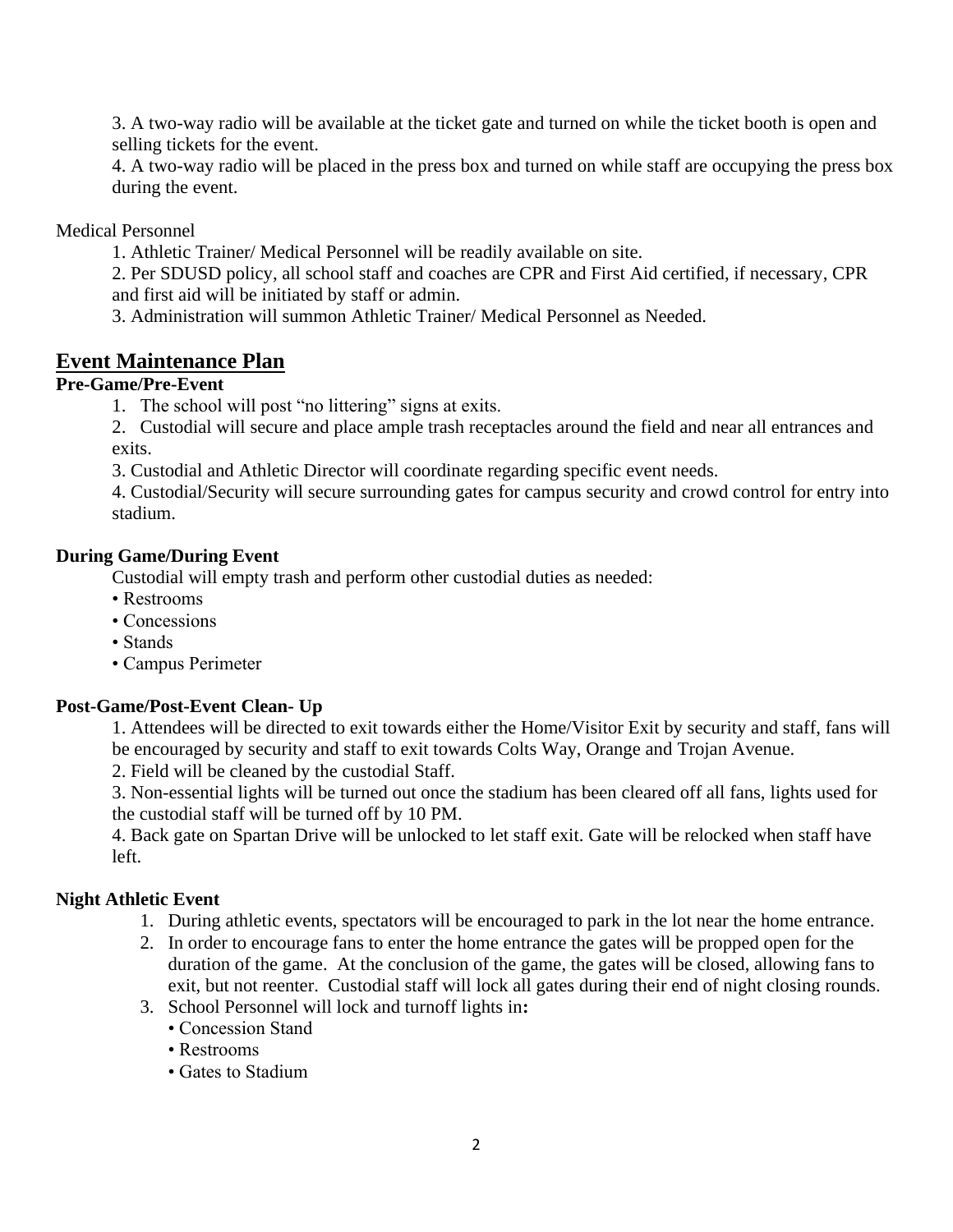3. Stadium main field lights will be extinguished per the timer on the field and in accordance with the field use policy. Smaller security lights may remain illuminated.

## **Within 24 hours post-event/game, Staff will insure that the following will be completed:**

- Clean Bleachers
- Custodial will make efforts to clean perimeter of the stadium of obvious game related trash.
- Empty Trash on campus
- Clean Parking Lots

# **Parking Plan**

## **Parking**

• Attendees will be encouraged to park in designated, legal parking areas. Information about parking availability will be posted on school event websites.

• Staff working or attending night games will be encouraged to park on campus in the rear parking accessed from Spartan Drive to open up parking spaces for other attendees in the front of the school.

#### **Pedestrians**

• Crawford Students and supporters will be encouraged to walk, bike, or car pool to games and events. Information about safe walking, biking, or carpooling will be posted on school athletic website.

## **Post-Game**

#### **Vacating Stadium at End of Game**

- 1. Staff and administration will facilitate timely exit of all attendees.
- 2. Attendees will be directed to exit towards either the Home/Visitor Exit by security and staff, fans will be encouraged by security and staff to exit towards Colts Way, Orange and Trojan Avenue.
- 3. Staff and security will prevent lingering and excessive noise directly following the game as visitors exit.

# **Emergency Preparedness Plan**

# **Evacuation Plan**

- Staff will provide guidance at each exit point.
- Staff will assist in crowd control.

#### **Emergency Lights**

• Administration will consult with on-duty SDUSD/SDPD Police for support.

### **Medical or Other Emergency**

- Access roads will be kept clear.
- Signage will identify emergency entrance/exit.
- Staff will guide emergency vehicles.
- Athletic trainer will be on site, assisted by trained staff as needed and when available.
- Staff will assist with crowd control.